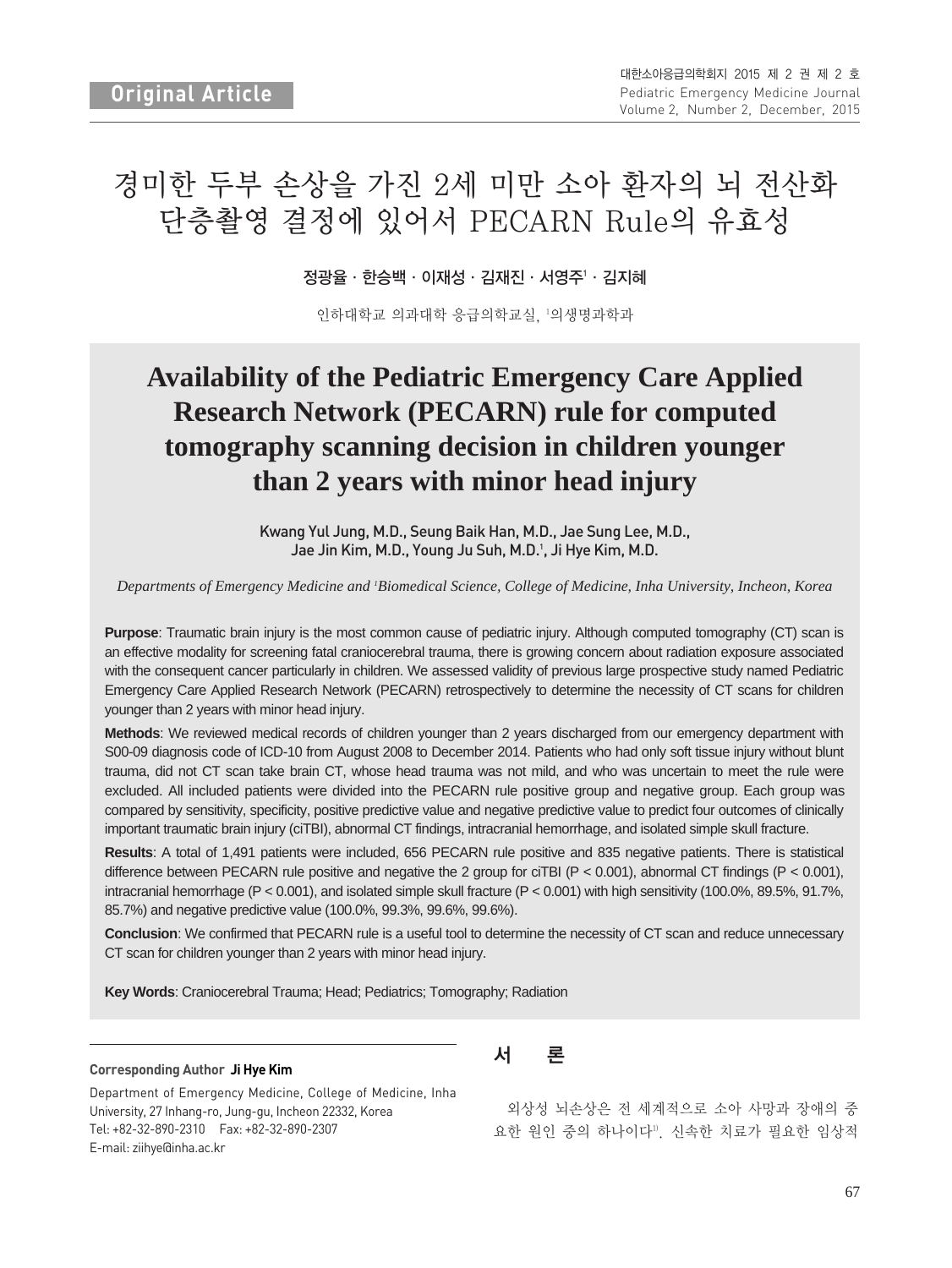으로 중요한 외상성 뇌손상(clinically important traumatic brain injury)을 빨리 진단하는 것은 사망률 발생을 낮추는 데 중요하다1). 전산화단층촬영(computed tomography, CT)은 외상성 뇌손상을 진단하는데 가장 좋은 방법으로 알려져 있다<sup>2)</sup>. 그러나 CT 촬영에 의한 방 사선 노출이 암 발생의 위험을 높일 수 있고 특히 소아의 경우 성인에 비해 상대적으로 더 큰 위험에 노출될 수 있 어서 CT 촬영 결정에 있어서 신중함이 요구된다<sup>3,4)</sup>.

그러나 아주 어린 소아는 증상을 제대로 표현할 수는 없 고, 신경학적 검사는 제한적이다. 아주 어린 소아가 중증 뇌손상을 확연히 의심할 수 있는 징후를 보이는 경우가 아 니면서, 경미한 두부손상으로 응급실에 내원한 경우, CT 를 촬영할 것인지 결정하는 것은 쉬운 일이 아니다. 따라 서 경미한 두부손상을 가진 소아의 뇌 CT 촬영의 결정 기 준을 만들기 위한 여러 가지 연구들이 이루어져 왔으나 아 직 확실히 정립된 결정 기준이 없는 상태이다2,5,6). 그 중에 서도 2세 미만의 소아 만을 위해 별도의 CT 촬영 기준을 제시한 것은 Pediatric Emergency Care Applied Research Network (PECARN) rule이 유일하다. PECARN rule은 42,412명의 경미한 두부손상을 가진 소아들을 2세 이상과 2세 미만의 연령으로 구분하여 각각 에서 임상적으로 중요한 외상성 뇌손상을 의심할 수 있는 증상과 징후를 도출하여 자체적인 유효성을 검증한 대규 모 다기관 연구를 통해 제시되었다(Table 1)<sup>1)</sup>.

저자들은 이 연구에서 5년 4개월간 일개 대학병원 응급 의료센터에 경미한 두부손상으로 내원한 2세 미만의 소아 를 대상으로 임상적으로 중요한 외상성 뇌손상 및 그 외의 외상성 뇌손상을 진단하는 데에 있어 PECARN rule의 유효성을 후향적으로 평가함으로써 경미한 두부손상을 가 진 2세 미만 소아들의 CT 촬영 결정에 도움이 되고자 하 였다.

#### 대상과 방법

2009년 8월부터 2014년 12월까지 일개 대학병원 응급 의료 센터에 내원한 소아 중, 수상 후 내원까지의 시간에 관계없이 퇴원 시 진단명이 ICD-10 (International Statistical Classification of Diseases and Related Health Problems 10th Revision)진단 기준에서 두부 손상에 해당하는 S00-S09이었던 모든 2세 미만 소아 중 머리 부위에 둔상 없이 연부조직 손상만 있던 소아는 제외 하고, 의무기록을 토대로 응급실 내원 당시의 증상, 수상 기전 및 CT 검사 여부와 판독 소견, 입원한 경우는 입원 후 경과 등을 후향적으로 조사하였다. 후향적인 연구로 시 행된 만큼 기록 미비로 인한 문제를 최소화하기 위해 전자 의무기록이 도입된 이후를 연구 기간으로 설정하였다. 의 무기록은 한 명의 평가자가 여러 번 검토하였고, 기록된 증상의 해석에 의문이 있을 경우 주관적인 평가는 지양하 고 다른 저자들과 논의를 거쳐 결정하였다. CT 촬영을 시 행하지 않고 퇴원하여 예후를 정확히 알 수 없는 소아는 연구 대상에서 제외하였다. 내원 당시의 증상을 분석하여 경미한 두부손상의 정의, 즉 외상 후 의식 소실이 15분 미 만이고, Glasgow Coma Scale (GCS) 점수가 14점 미만 이거나 의무기록상 수상 기전이 없거나 불분명하면서 다 른 만족 기준이 없는 소아는 연구 대상에서 제외하였다".

Table 1. Predictor variables of pediatric emergency care applied research network rule (age < 2 years)

| Severe mechanism of injury                                                         |
|------------------------------------------------------------------------------------|
| Motor vehicle crash with patient ejection, death of another passenger, or rollover |
| Pedestrian/bicyclist without helmet struck by motorized vehicle                    |
| Falls $> 0.9$ m                                                                    |
| Head struck by high impact object                                                  |
| Loss of consciousness $> 5$ sec                                                    |
| Not acting normally per parent                                                     |
| Glasgow Coma Scale $< 15$                                                          |
| Other signs of altered mental status                                               |
| Agitation                                                                          |
| Somnolence                                                                         |
| Repetitive questioning                                                             |
| Slow response to verbal communication                                              |
| Palpable or unclear skull fracture                                                 |
| Occipital, parietal or temporal scalp hematoma                                     |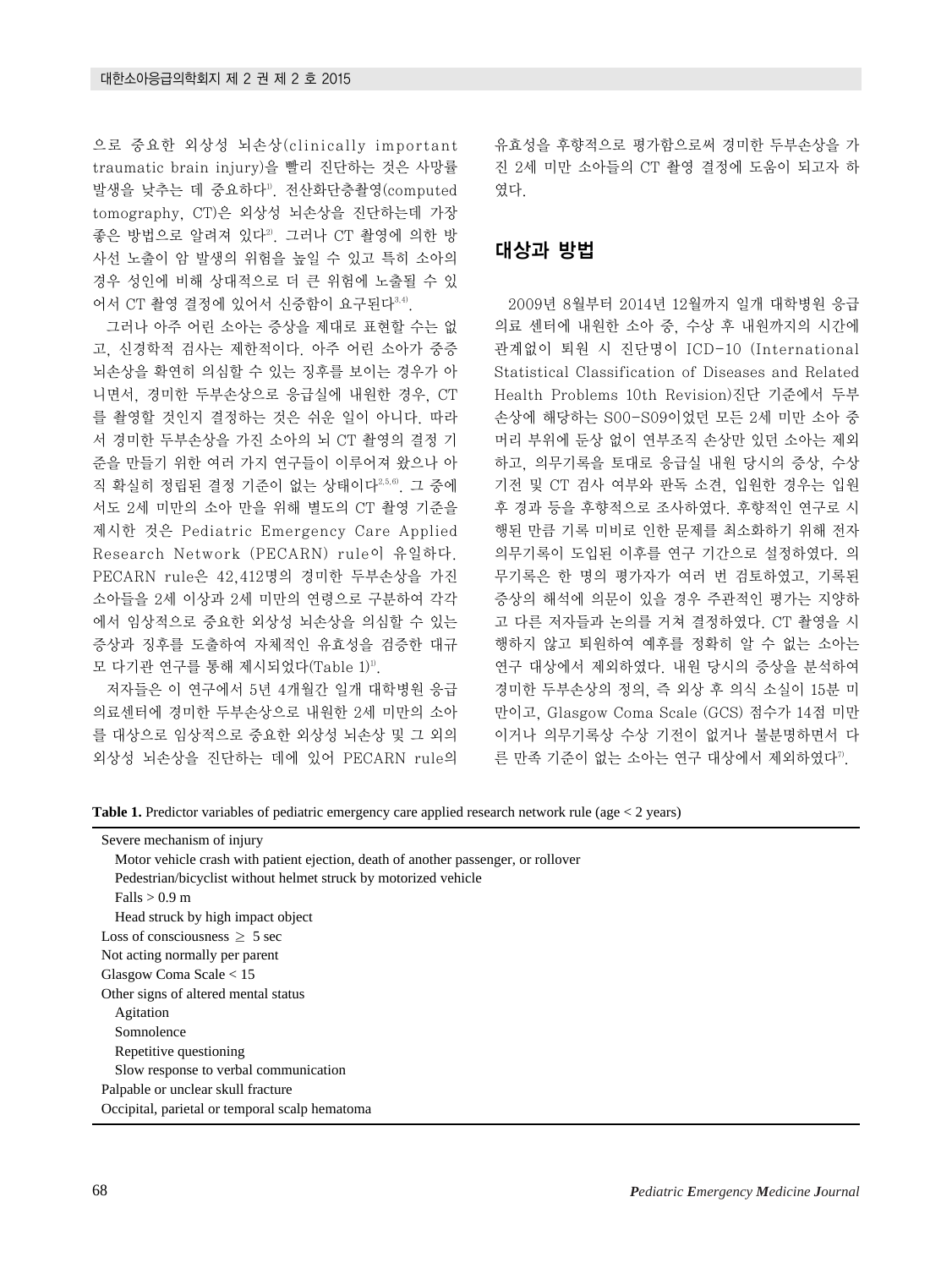수상 기전은 PECARN rule에서 쓰인 기준에 따라 0.9 m 이상 높이로 추정되는 높이에서의 추락이나 차대 보행 자 사고를 중증 기전으로 분류했고, 그 외의 단순 넘어짐 이나 서있는 물체에 부딪침, 0.9 m 미만 높이로 추정되는 높이에서의 추락 등은 경증 및 중등도 기전으로 분류했다 1). CT 검사는 영상의학과 전문의에 의해 판독되었다.

2세 미만의 소아에 적용되는 PECARN rule에 따라 GCS 15점 미만이거나 보호자가 보기에 아이가 평소와 달 리 처지거나 졸림, 심하게 보채는 등의 행동 변화를 보인 경우, 전두부가 아닌 머리 부위의 혈종(non-frontal scalp hematoma), 5초 이상의 의식 소실, 두개골의 함 몰 골절, 중증 외상 기전 중 하나 이상을 만족했던 경우와 아닌 경우로 분류하였다. PECARN rule에서는 GCS 14 점과 보호자가 보기에 아이의 행동 변화를 따로 구분하였 으나 실제적으로 소아 GCS 점수의 기준과 행동 변화는 많은 부분 겹쳐서 두 기준을 완전히 분리하기 힘들기 때문 에 저자들은 이 두 가지 기준을 위와 같이 하나로 통합하 였다.

행동 변화나 만졌을 때 두개골 함몰 골절 여부 자체에 대해 의무기록에 따로 언급이 없는 경우에는 음성으로 분 류하였고, 혈종의 위치의 경우, 확실히 전두부가 아닌 위 치에 대한 기록이 있는 경우에만 양성으로 평가하였다.

PECARN rule을 만족하는 군과 아닌 군을 CT에서 이 상 소견을 보인 모든 경우, 두개 내 출혈을 보인 모든 경 우, 두개 내 출혈 없이 두개골 골절만 보인 경우(이하 단순 두개골 골절)와 임상적으로 중요한 외상성 뇌손상의 4가 지 결과에 대해 분석하고, 각각의 경우 민감도, 특이도, 양 성 예측도, 음성 예측도를 구하였다.

전체 연구 대상 중 PECARN rule을 적어도 하나 이상 만족해서 연구 대상에 포함되었으나 만족 개수는 정확히 알 수 없었던 소아를 제외한 환자군을 대상으로 PECARN rule 만족 개수에 따른 예후 관련성도 따로 분석하였다.

이 중 임상적으로 중요한 외상성 뇌손상은 PECARN rule에서 쓰인 정의에 따라 사망하거나 외상성 뇌손상으 로 인해 수술을 받은 경우, 하루 이상의 기도 삽관이 필요 했던 경우, CT에서 외상성 두개 내 손상을 보이면서 계속 되는 의식 저하나 반복되는 구토나 경련이 있어서 2일 이 상의 병원 입원을 했던 경우 중에 하나라도 해당될 때로 하였다7). 이 때 단순 두개골 골절은 CT상의 외상성 두개 내 손상으로 포함하지 않으며 두개골 두께 이상의 함몰이 있는 함몰 골절은 외상성 두개 내 손상에 포함했다".

통계 분석 프로그램은 SPSS ver. 16.0 (SPSS Inc., Chicago, IL, USA)을 이용하였으며, 이분형 자료간의 관련성 검정을 위해 카이제곱 검정(chi-square test)이 나 피셔의 정확한 검정(Fisher exact test)을 사용하여 분석하고, 순위형과 이분형 자료의 관련성 검정을 위해서 는 카이제곱 경향성 검정(chi-squared for trend test) 을 사용하였으며, P < 0.05인 경우 통계학적으로 유의한 차이가 있다고 판정하였다.

### 결 과

#### 1. 일반적 특징

2008년 8월부터 2014년 12월까지 퇴원 시 진단명이



**Fig. 1.** Patient flow diagram. CT: computed tomography, PECARN: Pediatric Emergency Care Applied Research Network.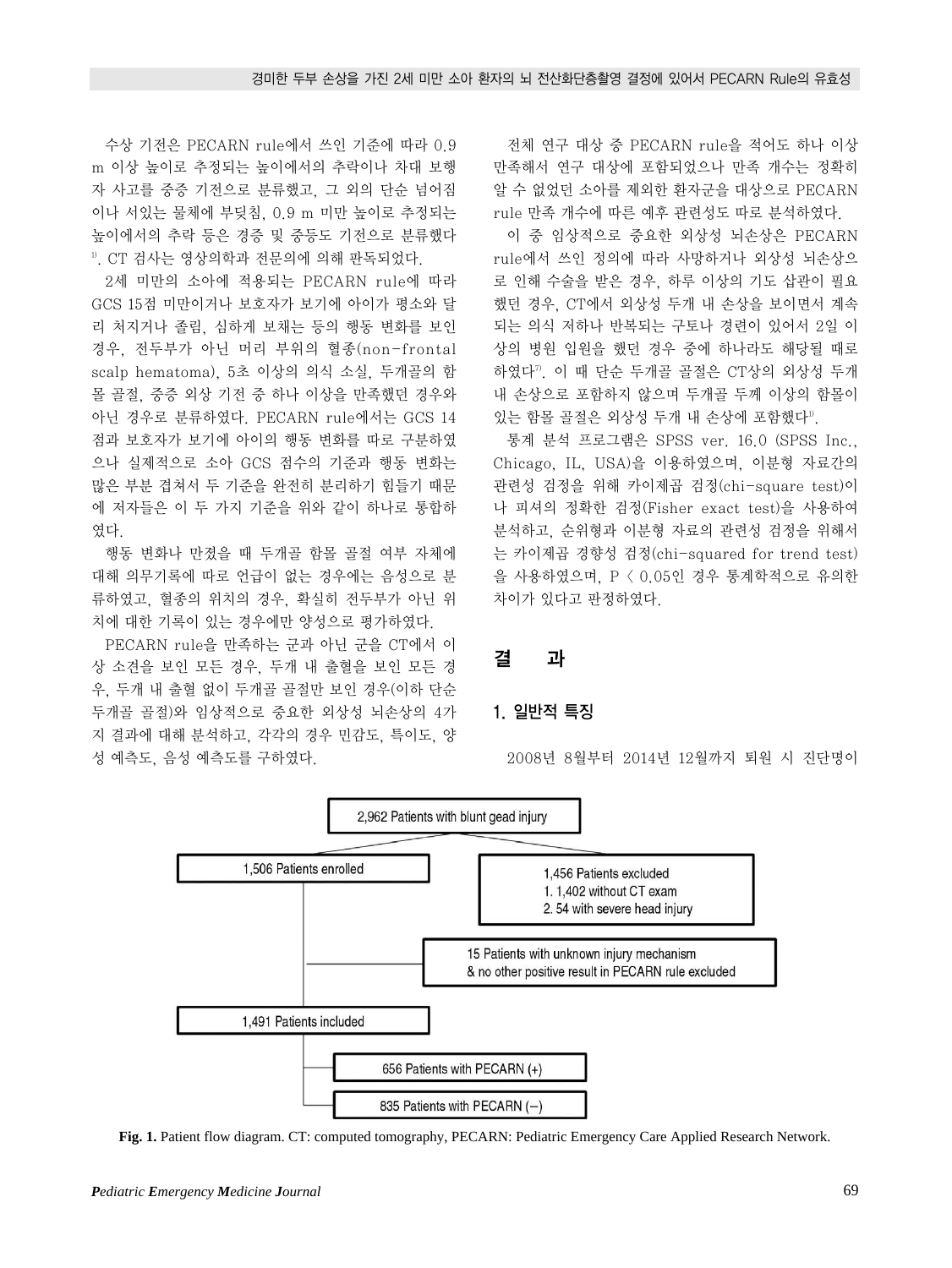ICD-10에서 S00-S09인 2세 미만의 환자 중 머리 부위 둔상 없이 연부조직 손상만 있던 경우를 제외한 숫자는 모 두 2,962명이었으며 이 가운데에 경미한 두부손상이 아니 었던 54명과 CT 검사를 시행하지 않은 1,402명을 일차로 제외한 숫자는 1,506명이었다. 이를 다시 분석했을 때 의 무기록상 수상 기전이 기록되지 않았거나 수상 기전을 모 르던 소아는 23명이었는데, 수상 기전 외에 다른 PECARN rule은 하나도 만족하지 않은 15명을 제외하 고, 미상인 수상 기전 외에 하나 이상을 만족한 소아 8명 을 포함한 최종 연구 대상군은 1,491명이었다(Fig. 1). 대 상군의 나이 평균은 13.14±6.22개월이었으며 이 중 3개

| Table 2. Demographic and clinical characteristics of patients |  |  |
|---------------------------------------------------------------|--|--|
|---------------------------------------------------------------|--|--|

| Variable                          | No. (%)             |
|-----------------------------------|---------------------|
| Age (mo), mean $\pm$ SD           | $13.14 + 6.22$      |
| $\lt$ 3                           | 67(4.5)             |
| $\geq$ 3                          | 1,424 (95.5)        |
| Sex (male:female)                 | 863:628 (57.9:42.1) |
| Mechanism of injury               |                     |
| Severe                            | 382 (25.6)          |
| Non-severe                        | 1,101 (73.8)        |
| Unknown                           | 8(0.5)              |
| Symptom                           |                     |
| Glasgow Coma Scale 14             | 3(0.2)              |
| Vomit                             |                     |
| 1                                 | 103(6.9)            |
| $\geq 2$                          | 100(6.7)            |
| >10                               | 5(0.3)              |
| Seizure                           | 14(0.9)             |
| Location of scalp hematoma        |                     |
| Frontal                           | 61(4.1)             |
| Non-frontal                       | 269 (18.0)          |
| Abnormal activity                 |                     |
| Irritability                      | 69(4.6)             |
| Decreased activity                | 79 (5.3)            |
| Computed tomography findings      |                     |
| Normal                            | 1,434 (96.2)        |
| Intracranial hemorrhage           | 36(2.4)             |
| Isolated simple skull fracture    | 21(1.4)             |
| Outcome                           |                     |
| Discharge                         | 1,450               |
| Clinically important traumatic    | 12(0.8)             |
| brain injury                      |                     |
| Death                             | 0                   |
| Neurosurgery                      | 1(0.1)              |
| Intubation for 2 or more days     | $\Omega$            |
| Admission of 2 nights or more for | 11(0.7)             |
| persistent neurologic symptoms    |                     |

월 이하는 67명이었다. 남아가 863명이었고 여아가 628 명이었다. CT에서 이상을 보인 경우는 모두 57명으로 전 체의 3.8%였고, 이 중 36명(63.2%)이 두개 내 출혈이 있 었으며 21명(36.8%)은 두개 내 출혈 없이 단순 두개골 골 절만 있었다. 두개골 골절 없이 CT에서 두개 내 출혈이 있 던 환자는 전체 36명 중 6명(16.7%), 두개골 골절과 출혈 이 같이 동반된 환자는 30명이었다. 전체의 0.8%인 12명 이 임상적으로 중요한 외상성 뇌손상이었는데 이 중 세 명 은 수술 없이 중환자실에서 치료를 받았으며, 응급 수술이 필요했던 경우는 한 명이었고 함몰 골절과 동반된 외상성 경막외 출혈로 인한 것이었다. 사망한 환자는 없었다 (Table 2).

### 2. PECARN rule 만족 여부와 다양한 결과와의 비교

CT에서 이상 소견을 보인 경우는 PECARN rule을 만 족하는 환자군이 만족하지 않는 군에 비해 통계적으로 의 미 있게 많은 것으로 나타났다(P < 0.001) (Table 3). 이 를 다시 두개 내 출혈을 보인 경우와 두개 내 출혈 없이 단 순 두개골 골절만 보인 경우로 나누어서 분석하였고, 두 경우 모두 PECARN rule 만족군에서 통계적으로 유의하 게 많았다(P < 0.001, P < 0.001) (Table 3). 임상적으로 중요한 외상성 뇌손상의 경우도 PECARN rule을 만족하 는 군에서 통계적으로 의미 있게 더 많은 것으로 나타났다 (P < 0.001) (Table 3). PECARN rule을 만족하지 않는 소아들 중 임상적으로 중요한 외상성 뇌손상이었던 소아 는 한 명도 없었다.

#### 3. PECARN rule 기준 만족 개수에 따른 예후 비교

전체 PECARN rule 만족 대상군 656명 중 의무 기록 에 수상 기전에 대한 기술이 없거나 수상 기전을 몰라서 PECARN rule 만족 개수를 정확히 알 수 없었던 소아 8 명을 제외한 숫자는 648명이었다. 이 중 CT에서 이상 소 견을 보인 모든 경우, 두개 내 출혈을 보인 경우, 단순 두 개골 골절만 보인 경우와 임상적으로 중요한 외상성 뇌손 상을 보인 경우 모두 PECARN rule을 만족하는 개수가 많아질수록 통계적으로 의미 있게 많이 나타났다(P < 0.001, P < 0.001, P < 0.001, P < 0.001) (Table 4).

### 4. PECARN rule의 민감도, 특이도, 양성예측도, 음성 예측도

PECARN rule은 임상적으로 중요한 외상성 뇌손상에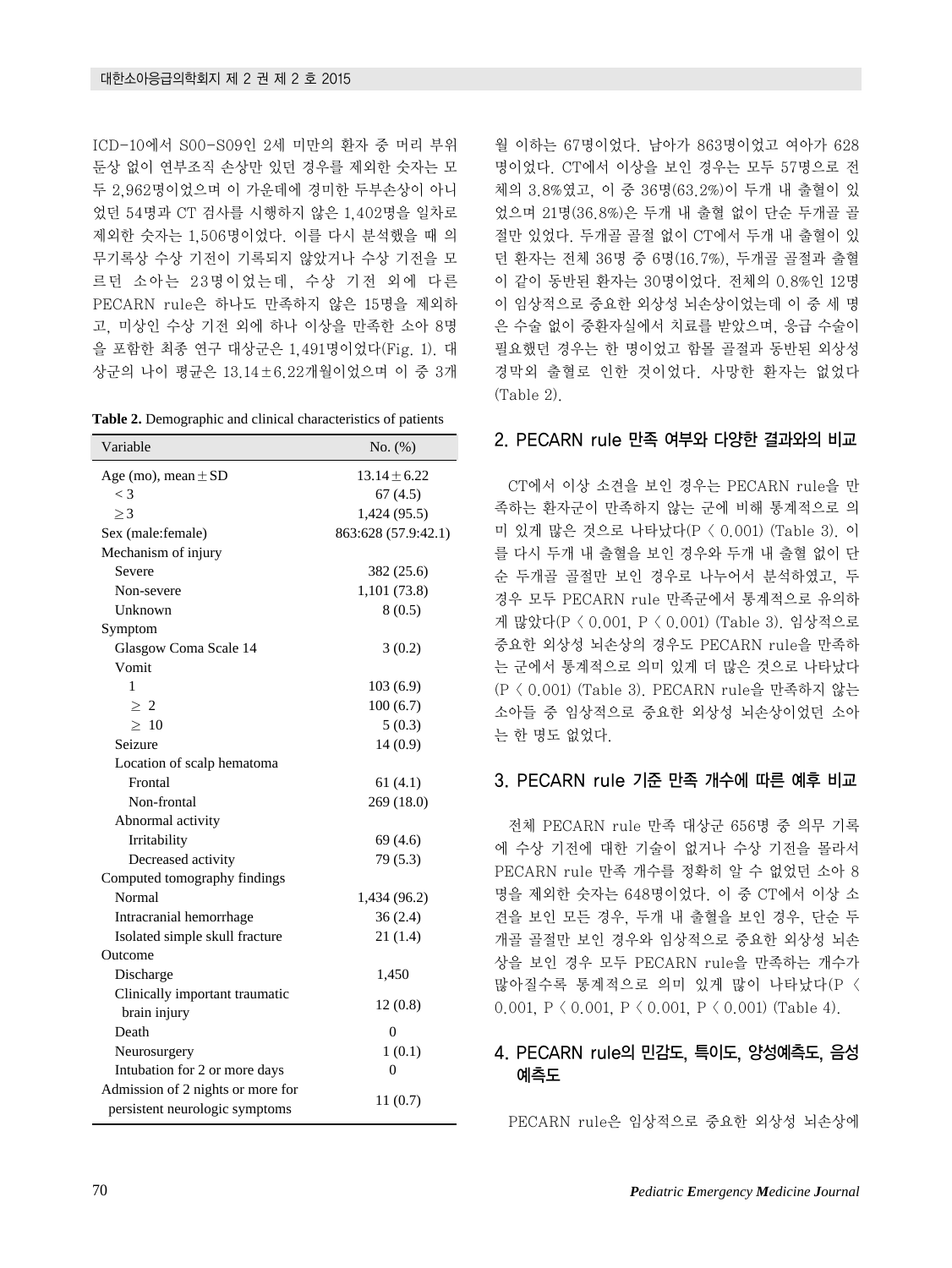대하여 100%의 민감도와 음성예측도를 나타내었다. 두개 내 출혈에 대해서도 90% 이상의 비교적 높은 민감도를 보

였으며 모든 그 밖의 모든 예후에 대해서 99% 이상의 음 성 예측도를 보였다(Table 5).

|  |  |  |  |  | Table 3. Comparison of patients with PECARN rule positive and negative group for various outcomes |
|--|--|--|--|--|---------------------------------------------------------------------------------------------------|
|--|--|--|--|--|---------------------------------------------------------------------------------------------------|

| Outcome                                     | PECARN $(+)$ | $PECARN (-)$ | P value*       |
|---------------------------------------------|--------------|--------------|----------------|
| Computed tomography finding                 |              |              | ${}< 0.001$    |
| Normal                                      | 605          | 829          |                |
| Abnormal                                    | 51           | 6            |                |
| Intracranial hemorrhage                     |              |              | < 0.001        |
| Positive                                    | 33           | 3            |                |
| Negative                                    | 623          | 832          |                |
| Isolated skull fracture                     |              |              | ${}< 0.001$    |
| Positive                                    | 18           | 3            |                |
| Negative <sup><math>\dagger</math></sup>    | 605          | 829          |                |
| Clinically important traumatic brain injury |              |              | ${}_{< 0.001}$ |
| Positive                                    | 12           | $\theta$     |                |
| Negative                                    | 644          | 835          |                |

\*P value of less than 0.05 is significant.

<sup>†</sup>This group dose not including intracranial hemorrhage.

PECARN: Pediatric Emergency Care Applied Research Network.

**Table 4.** Relation with the satisfied number of PECARN rule and various outcomes

| Positive no. of PECARN rule    | Positive       | Negative | Total           | P value*    |
|--------------------------------|----------------|----------|-----------------|-------------|
| Abnormal CT finding            |                |          |                 | $< 0.001$   |
|                                | $25\,$         | 479      | 504             |             |
| $\overline{2}$                 | 19             | 113      | 132             |             |
| 3                              | 4              | 5        | 9               |             |
| 4                              | 2              |          | 3               |             |
| Total                          | 50             | 598      | 648             |             |
| Intracranial hemorrhage        |                |          |                 | $< 0.001\,$ |
| 1                              | 16             | 488      | 504             |             |
| $\overline{2}$                 | 11             | 121      | 132             |             |
| 3                              | 3              | 6        | 9               |             |
| 4                              | $\overline{c}$ |          | 3               |             |
| Total                          | 32             | 616      | 648             |             |
| Isolated simple skull fracture |                |          |                 | $< 0.001$   |
| 1                              | 9              | 479      | 488             |             |
| $\overline{2}$                 | 8              | 113      | 121             |             |
| 3                              |                | 5        | 6               |             |
| 4                              | 0              |          |                 |             |
| Total                          | $18\,$         | 598      | $616^{\dagger}$ |             |
| ciTBI                          |                |          |                 | < 0.001     |
|                                | $\overline{c}$ | 502      | 504             |             |
| $\overline{2}$                 | 5              | 127      | 132             |             |
| 3                              | 3              | 6        | 9               |             |
| 4                              | 2              |          | 3               |             |
| Total                          | 12             | 636      | 648             |             |

\*P value of less than 0.05 is significant.

 $\dagger$ This number is not including intracranial hemorrhage.

PECARN: Pediatric Emergency Care Applied Research Network, CT: computed tomography, ciTBI: clinically important traumatic brain injury.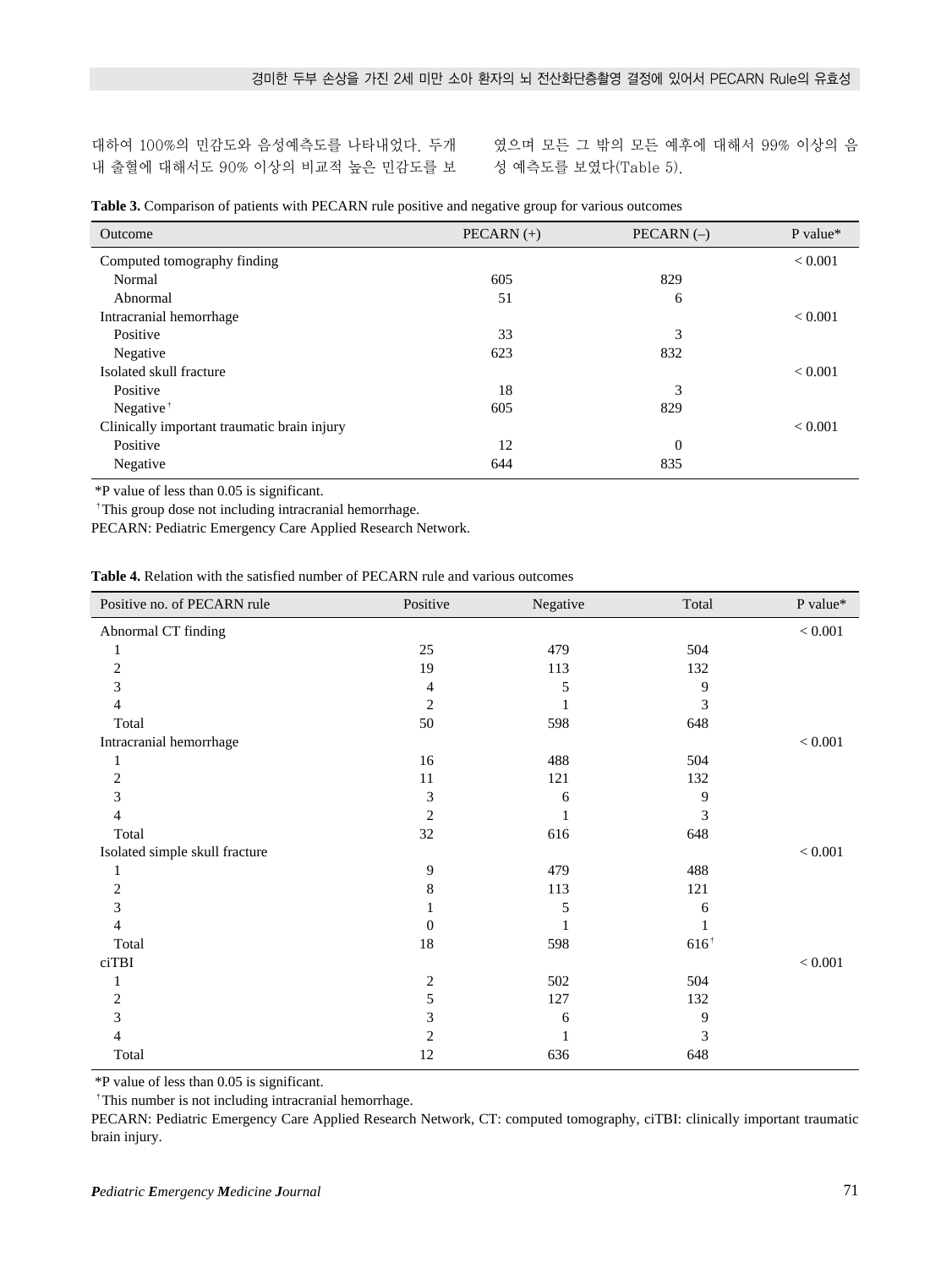| Variable    | Abnormal CT<br>finding | Intracranial<br>hemorrhage | Isolated simple<br>skull fracture | Clinically important<br>traumatic brain injury |
|-------------|------------------------|----------------------------|-----------------------------------|------------------------------------------------|
| Sensitivity | $89.5(77.8-95.6)$      | 91.7 (76.4–97.8)           | $85.7(62.6 - 96.2)$               | $100.0(69.9-100.0)$                            |
| Specificity | $57.8(55.2 - 60.4)$    | $57.2(54.6 - 59.7)$        | $57.8(55.2 - 60.4)$               | $56.5(53.9-59.0)$                              |
| <b>PPV</b>  | $7.8(5.9-10.2)$        | $5.0(3.5-7.1)$             | $2.9(1.8-4.6)$                    | $1.8(1.0-3.3)$                                 |
| <b>NPV</b>  | 99.3 (98.4–99.7)       | 99.6 (98.9–99.9)           | 99.6 (98.9–99.9)                  | $100.0(99.4-100.0)$                            |

**Table 5.** Statistical analysis for PECARN rule positive and negative group with various outcomes

Values are presented as percentage (95% confidence interval).

PECARN: Pediatric Emergency Care Applied Research Network, CT: computed tomography, PPV: positive predictive value, NPV: negative predictive value.

#### 고 찰

지난 수십 년간 감염과 영양 불량에 의한 소아 사망률은 위생과 영양의 개선으로 인해 줄었지만 외상에 의한 장애 와 사망률은 지속적으로 증가하고 있으며 우리나라에서 역시 두부손상은 소아 외상의 가장 흔한 형태이다<sup>8</sup>. 이 중 특히 증상을 말로 표현할 수 없는 2세 미만의 영유아들은 검사 없이는 이상 유무를 확인하기 힘들고, 이상 여부를 놓치게 되는 경우 치명적인 합병증을 일으킬 수 있다. 또 한, 현재의 의료 사회적 현실은 단순 골절이라도 놓치는 것은 의료 외적인 문제의 소지가 될 수 있는 상황이다. 이 러한 상황에서 간편하고 빠른 진단 도구로서의 CT 촬영은 관찰을 위한 입원율을 줄이고 합병증을 막는데 큰 역할을 하고 있다6). 그러나 최근 연구에서 방사선 노출에 의한 암 유발 위험성이 부각되고 있고, 상대적으로 몸의 크기가 작 고 장기를 싸고 있는 연부조직이 부족한 영유아들의 경우 방사능에 의한 피해가 성인보다 크다3,4,9,10). 게다가 소아의 CT 촬영은 종종 진정제 사용의 위험과도 연관이 있어 신 중한 CT 촬영을 위한 기준이 필요하다11,12). 이 때문에 경 미한 두부손상을 가진 소아에서 CT 촬영 결정을 위한 진 단적 기준을 만들기 위한 여러 가지 연구가 진행되었으나, 아직 확실히 정립된 기준이 없는 가운데 PECARN에 의해 개발된 PECARN rule은 다중 기관에서 대규모 소아 환 자들을 대상으로 방법론적으로 높은 기준 하에 잘 진행된 연구로 평가 받고 있다. 또한 유일하게 2세 미만의 소아와 2세 이상의 소아를 분리하여 각각의 기준을 제시하였고 예후와의 비교에서도 다른 CT decision rule보다 우수하 였다는 후속 연구들이 있다2,5,6,13).

기존의 PECARN rule에 대한 외부 기관의 유효성 검 증(external validation)연구가 전향적으로 시행되어 CT를 찍지 않고 임상적인 결과로만 예후를 판단한 환자군 이 대부분 포함된 데에 반하여, 본 연구는 후향적으로 시 행하여서 결과를 확실히 알 수 있는 CT를 찍은 환자군만 포함시킨 점이 차별점이라고 할 수 있겠다. 또한 PECARN rule의 자체적인 유효성 검증은 2세 미만의 소아의 경우 CT를 찍지 않은 소아를 포함하여 2,216명을 대상으로 이 루어졌는데, 본 연구는 CT를 찍은 2세 미만 소아만 1,491 명을 대상으로 하는 등 규모 면에서도 다기관 연구로 이루 어진 PECARN rule의 유효성을 외부에서 검증하는데 충 분한 대상 수를 갖추었다고 할 수 있겠다. 임상적으로 중 요한 외상성 뇌손상 이 외에도 여러 가지 결과와 관련지어 PECARN rule의 유효성을 분석하였고, PECARN rule 만족 개수에 따른 결과와의 관련성도 추가로 분석한 점도 의미가 있다고 하겠다.

PECARN rule이 도출된 연구에서는 대상군을 수상 후 24시간 이내에 온 경우만 포함한 것에 비해 본 연구 대상 군 1,491명 중에는 24시간 경과 후 내원한 32명의 환아도 포함되었다. 이 32명의 경우, PECARN rule의 다른 조 건은 문제가 되지 않으나 내원 당시의 의식 상태에 대한 경과 시간의 영향에 대해 우려가 있을 수 있다. 그러나 시 간에 따른 영향의 방향성은 호전이나 악화 양쪽 방향으로 다 나타날 수 있기 때문에 연구 대상으로 포함하였다. 실 제로 우리 연구에서 32명의 환아 중 6명은 수상 후 24시 간 내에는 별 문제가 없었으나 도리어 그 후에 처지거나 졸려 하는 등의 증상을 보여 외상과의 관련성이 걱정이 되 어 온 경우였다.

연구 결과 PECARN rule을 만족하는 경우 CT에서 이 상을 보이는 경우가 많은 것으로 나타났는데 이를 다시 분 석한 결과 두개 내 출혈과 단순 두개골 골절 모두 관련성 이 높은 것을 알 수 있었다. 임상적으로 중요한 외상성 뇌 손상에 대하여 PECARN rule은 관련이 있을 뿐 아니라 100%의 민감도(95% confidence interval [CI], 69.9- 100.0)와 음성 예측도(95% CI, 99.4-100.0), 특이도 56.5% (95% CI, 53.9-59.0), 양성 예측도 1.8% (95% CI, 1.0-3.3)로 PECARN rule의 자체 유효성 검증 연구 결과(각각 순서대로 100.0%, 100.0%, 53.7%, 2.4%)와 거의 유사하게 나타났다. CT에서의 이상 소견과 두개 내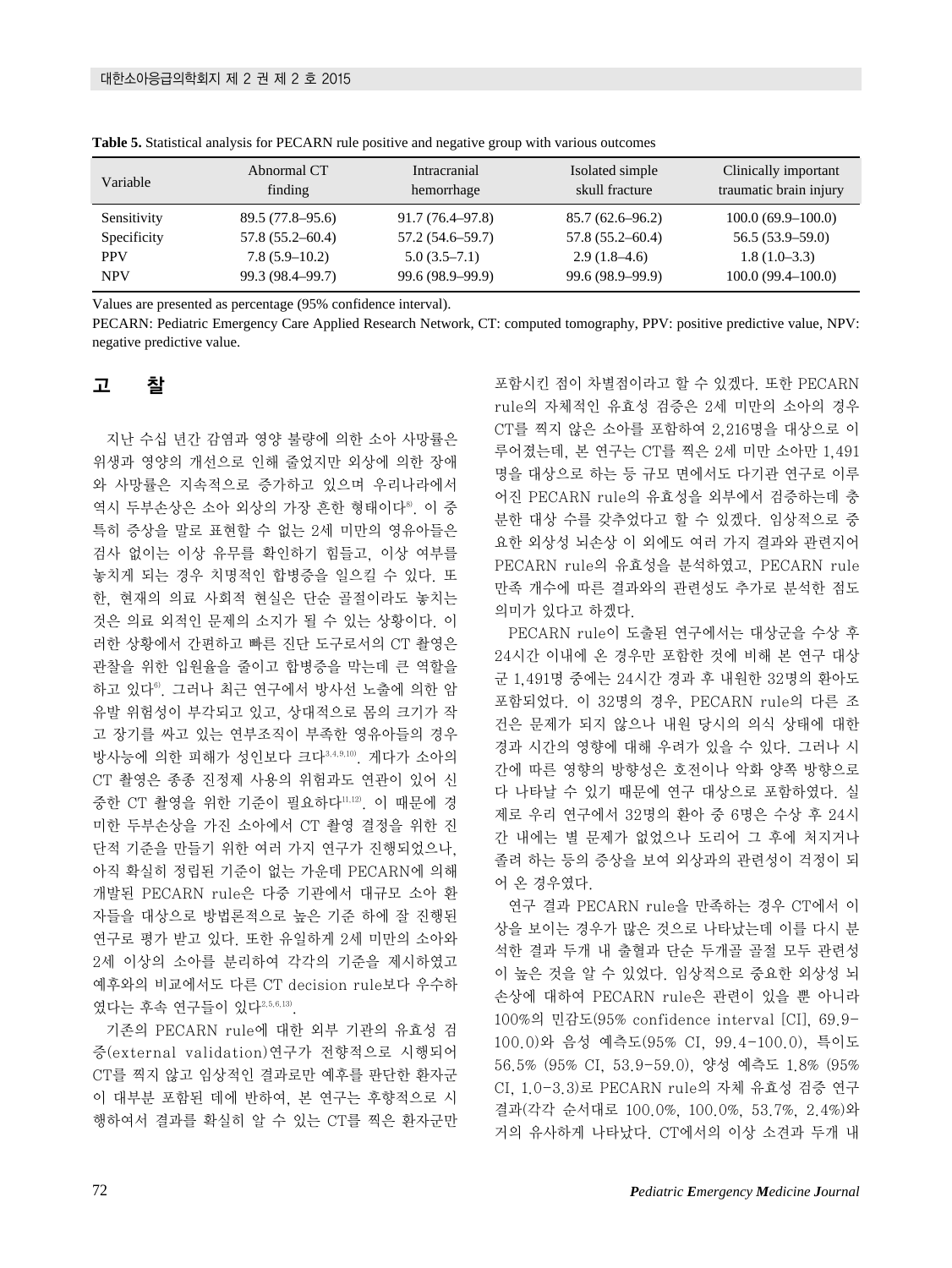출혈, 단순 두개골 골절 모두 99% 이상의 높은 음성예측 도를 보인데 반하여 민감도는 두개 내 출혈에서만 90% 이 상이었다. 이는 CT를 찍은 환자 중 이상 소견의 유병률이 3.8%로 낮아서 이에 대한 영향을 감안하더라도 이 연구의 주제가 CT 촬영 결정에 대한 선별 도구로서 PECARN rule의 유효성을 보는 것이기 때문에 충분히 의미 있는 결 과라고 생각할 수 있다. PECARN rule을 적용했을 경우 3명의 두개 내 출혈 환자를 놓쳤겠으나, 그 3명 중 지속되 는 증상이나 중환자실 입원, 수술이 필요한 환자는 없었 다. PECARN rule을 하나도 만족하지 않은 835명 (56.0%)의 CT 촬영을 감소 시킬 수 있었을 것이란 점을 생각할 때 기대 효과에 비해 위험이 크다고 할 수는 없을 것이다.

PECARN rule을 만족하는 개수가 늘어날 경우 CT에 서 이상 소견을 보이는 경향이 나타났다. 그러므로 PECARN rule의 여러 기준을 만족하는 소아를 볼 때에 는 주의를 기울일 필요가 있을 것이다.

단순 두개골 골절만 있는 경우에 대한 PECARN rule 의 유효성은 애초의 연구에서 전혀 고려의 대상으로 하지 않기도 했지만, CT 촬영을 하지 않은 소아도 연구 대상에 포함된 연구에서는 확인 자체가 불가능 하기도 하다. 따라 서 실제 관련성 여부를 확인해 본 연구가 없기에 저자들은 확인해 보았고, 중증 두개 내 손상 정도만큼의 민감성은 없는 것으로 보이나 PECARN rule 만족 여부와 관련성 이 있다는 결과를 볼 수 있었다. 이미 단순 방사선 촬영에 서 골절을 발견한 경우에 CT 촬영을 결정할 수 있는 기준 은 달라질 수 있는지 여부도 앞으로 고민해 볼 가치가 있 을 것으로 생각된다.

본 연구의 경우 연구기간 동안 전체 2세 미만의 두부손 상 환자 중 CT 촬영은 53.6% (1,560/2,908)에서 이루어 졌음을 확인할 수 있었다. 이는 PECARN rule이 도출된 연구에서 2세 미만 소아의 CT 검사율이 31.3%, 우리나라 소아를 대상으로 이루어진 소아 두부손상에 관한 한 역학 연구에서 4세 미만 소아의 CT 검사율이 38.1%로 보고된

#### **REFERENCES**

- 01. Kuppermann N, Holmes JF, Dayan PS, Hoyle JD Jr, Atabaki SM, Holubkov R, et al. Identification of children at very low risk of clinically-important brain injuries after head trauma: a prospective cohort study. Lancet 2009;374: 1160-70.
- 02. Pickering A, Harnan S, Fitzgerald P, Pandor A, Goodacre S. Clinical decision rules for children with minor head injury: a systematic review. Arch Dis Child 2011;96:414-21.

점에 비하면 월등히 높았다1,8). 3개월 미만의 소아의 경우 특히 CT 검사율이 높다는 연구가 있는 만큼, 3개월 미만 의 소아 비율이 영향을 미쳤을 수 있으나, 타 연구에서는 3개월 미만 소아의 비율을 따로 제시하지 않아 이에 대한 비교는 할 수 없었다14). 또한 후향적인 연구인 만큼 처음 진단명을 기준으로 일차 연구 대상군을 선별할 때, 영상 검사를 하지 않고 귀가한 소아가 두부손상에 대한 진단명 에서 누락이 된 경우도 있을 수 있다. 그러나 이러한 점들 을 감안하더라도 이제까지 특별한 기준 없이 임상 의사의 판단에 의존해서 행해졌던 우리의 CT 검사율이 그 동안 지나치게 높았던 것은 아닌지도 저자들은 반성하고 고민 할 것이다. 본 연구의 제한점으로는 후향적으로 진행되어 CT 촬영을 하지 않았던 소아 환자의 예후 판정이 어려워 서 CT를 찍지 않은 소아 1,402명이 제외되고, 진단명이 누락된 소아가 있을 수 있다는 것이다. 제외된 환자들의 임상적인 특징이 연구 대상군과 달랐을 가능성을 완전히 배제할 수 없고, 그 결과 이 연구 결과에 영향을 미쳤을 수 있기 때문이다. 또한 모두 다른 의사의 소견으로 작성된 의무기록을 바탕으로 기록된 증상에 대해서 다시 PECARN rule에 따라 정리하는 과정에서 의도치 않게 기록자와 평가자 간의 증상 해석에 차이가 있을 수 있다는 점도 완전히 배제할 수는 없다. 그러나 저자들은 최대한 이러한 오류를 줄이기 위하여 의무기록을 면밀히 검토하 고, 객관적인 시각을 갖기 위하여 최선의 노력을 하였다.

요약하면, 2세 미만의 경미한 소아 두부손상 환자에서 PECARN rule은 임상적으로 중요한 외상성 뇌손상과 외 상성 두개 내 출혈을 예측하는 데에 유용하므로, 2세 미만 의 경미한 두부손상 환자의 CT 촬영 기준으로 고려되어야 할 것이며 이로 인하여 불필요한 CT 검사를 줄이는 효과 를 기대할 수 있다.

## 감사의 글

이 논문은 인하대학교 지원에 의하여 연구되었습니다.

- 03. Pearce MS, Salotti JA, Little MP, McHugh K, Lee C, Kim KP, et al. Radiation exposure from CT scans in childhood and subsequent risk of leukaemia and brain tumours: a retrospective cohort study. Lancet 2012;380:499-505.
- 04. Brenner DJ, Hall EJ. Computed tomography: an increasing source of radiation exposure. N Engl J Med 2007;357: 2277-84.
- 05. Easter JS, Bakes K, Dhaliwal J, Miller M, Caruso E,